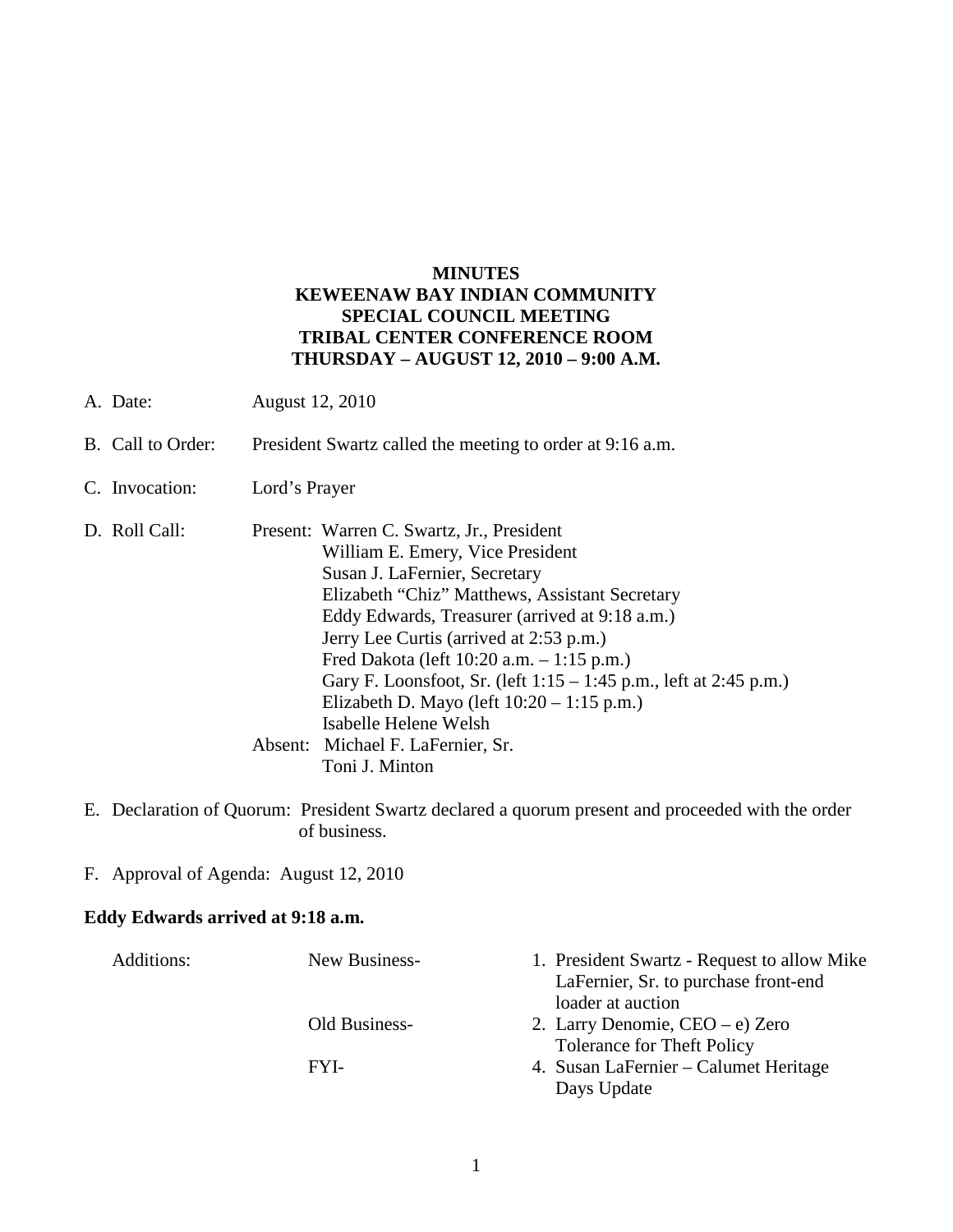**MOTION MADE BY ELIZABETH D. MAYO TO APPROVE THE AGENDA WITH THE CHANGES. SUPPORTED BY GARY F. LOONSFOOT, SR. SEVEN IN FAVOR (William E. Emery, Susan J. LaFernier, Elizabeth "Chiz" Matthews, Fred Dakota, Gary F. Loonsfoot, Sr., Elizabeth D. Mayo, Isabelle H. Welsh), OPPOSED - 0, ONE ABSTAINING (Eddy Edwards), THREE ABSENT (Jerry Lee Curtis, Michael F. LaFernier, Sr., Toni J. Minton), MOTION CARRIED.**

G. President Swartz Request – Authorization for Mike LaFernier, Sr. to attend an auction in Marquette and allow up to \$35,000.00 from the Indian Roads Program budget for a front-end loader purchase for Tribal Construction.

**MOTION MADE BY ELIZABETH D. MAYO TO APPROVE THE FRONT-END LOADER, UP TO \$35,000.00, AND TO HAVE THE MONEY COME FROM THE INDIAN ROADS PROGRAM BUDGET. SUPPORTED BY FRED DAKOTA. SEVEN IN FAVOR (William E. Emery, Susan J. LaFernier, Elizabeth "Chiz" Matthews, Fred Dakota, Gary F. Loonsfoot, Sr., Elizabeth D. Mayo, Isabelle H. Welsh), ONE OPPOSED (Eddy Edwards), ABSTAINING - 0, THREE ABSENT (Jerry Lee Curtis, Michael F. LaFernier, Sr., Toni J. Minton), MOTION CARRIED.**

Eddy Edwards stated his opposition: He would have preferred to buy a new one.

- H. For Your Information:
	- 1. Ojibwa Casino Environmental Health and Safety Survey June 17, 2010 Rhinelander District Office of Environmental Health
	- 2. Ojibwa Casino II Environmental Health and Safety Survey June 16, 2010 Rhinelander District Office of Environmental Health
	- 3. A letter to Governor Granholm Expressing Michigan Tribes' Concerns Regarding the Proposed Kennecott Mine from U.S. Department of Interior Larry Echo Hawk, Assistant Secretary, Indian Affairs and Anne Castle, Assistant Secretary , Water & Science
	- 4. Susan LaFernier, Secretary Calumet Heritage Days Update The Cultural Committee feels it is a good idea as long as the Committee and the Council work together. The Council approves by consensus.
- I. Approval of Meeting Minutes:
	- 1. April 15, 2010

**MOTION MADE BY GARY F. LOONSFOOT, SR. TO APPROVE THE APRIL 15, 2010 MEETING MINUTES. SUPPORTED BY ELIZABETH "CHIZ" MATTHEWS. SEVEN IN FAVOR (William E. Emery, Elizabeth "Chiz" Matthews, Eddy Edwards, Fred Dakota, Gary F. Loonsfoot, Sr., Elizabeth D. Mayo, Isabelle H. Welsh), OPPOSED - 0, ONE ABSTAINING (Susan J. LaFernier), THREE ABSENT (Jerry Lee Curtis, Michael F. LaFernier, Sr., Toni J. Minton), MOTION CARRIED.**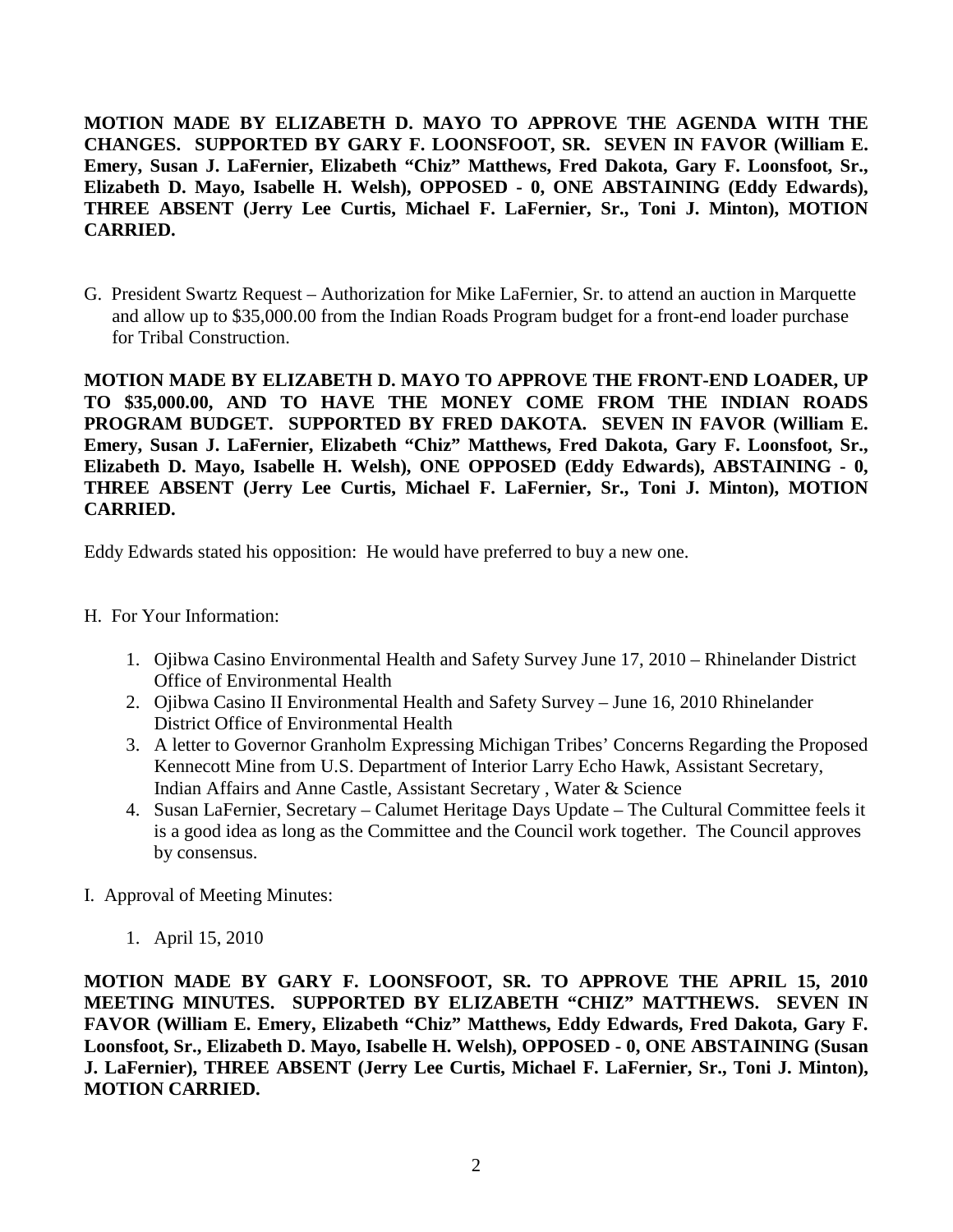2. April 16, 2010

**MOTION MADE BY FRED DAKOTA TO APPROVE THE APRIL 16, 2010 MEETING MINUTES. SUPPORTED BY WILLIAM E. EMERY. EIGHT IN FAVOR (William E. Emery, Susan J. LaFernier, Elizabeth "Chiz" Matthews, Eddy Edwards, Fred Dakota, Gary F. Loonsfoot, Sr., Elizabeth D. Mayo, Isabelle H. Welsh), OPPOSED - 0, ABSTAINING - 0, THREE ABSENT (Jerry Lee Curtis, Michael F. LaFernier, Sr., Toni J. Minton), MOTION CARRIED.**

3. April 22, 2010

**MOTION MADE BY GARY F. LOONSFOOT, SR. TO APPROVE THE APRIL 22, 2010 MEETING MINUTES. SUPPORTED BY SUSAN J. LAFERNIER. EIGHT IN FAVOR (William E. Emery, Susan J. LaFernier, Elizabeth "Chiz" Matthews, Eddy Edwards, Fred Dakota, Gary F. Loonsfoot, Sr., Elizabeth D. Mayo, Isabelle H. Welsh), OPPOSED - 0, ABSTAINING - 0, THREE ABSENT (Jerry Lee Curtis, Michael F. LaFernier, Sr., Toni J. Minton), MOTION CARRIED.**

- J. Closed Session:
	- 1. Commodity Food Program Director Interviews
		- a) Jesse Forcia
		- b) Suzanne Kahkonen
		- c) Laura Mayo
		- d) Mary Lou Jossens
		- e) Darren Webb
	- 2. Francis "Hosh" LaPointe, CFO SNB Loan Account for Marquette Land
	- 3. Jim Nardi, Human Resources Tim Shanahan Update
	- 4. John Baker, Attorney
	- 5. Larry Denomie III, CEO Pines Update
	- 6. Bruce LaPointe, Project Manager
		- a) Early Childhood Education Center Contract
		- b) Gas Station Location Site Process
	- 6. Debra Picciano, CAP Administrator Contract

**MOTION MADE BY GARY F. LOONSFOOT, SR. TO GO INTO CLOSED SESSION AT 9:35 A.M. SUPPORTED BY WILLIAM E. EMERY. SIX IN FAVOR (William E. Emery, Susan J. LaFernier, Elizabeth "Chiz" Matthews, Eddy Edwards, Gary F. Loonsfoot, Sr., Isabelle H. Welsh), TWO OPPOSED (Fred Dakota, Elizabeth D. Mayo), ABSTAINING - 0, THREE ABSENT (Jerry Lee Curtis, Michael F. LaFernier, Sr., Toni J. Minton), MOTION CARRIED.**

**Fred Dakota and Elizabeth Mayo left at 10:20 a.m.** 

**Break: 10:40 – 10:55 a.m.**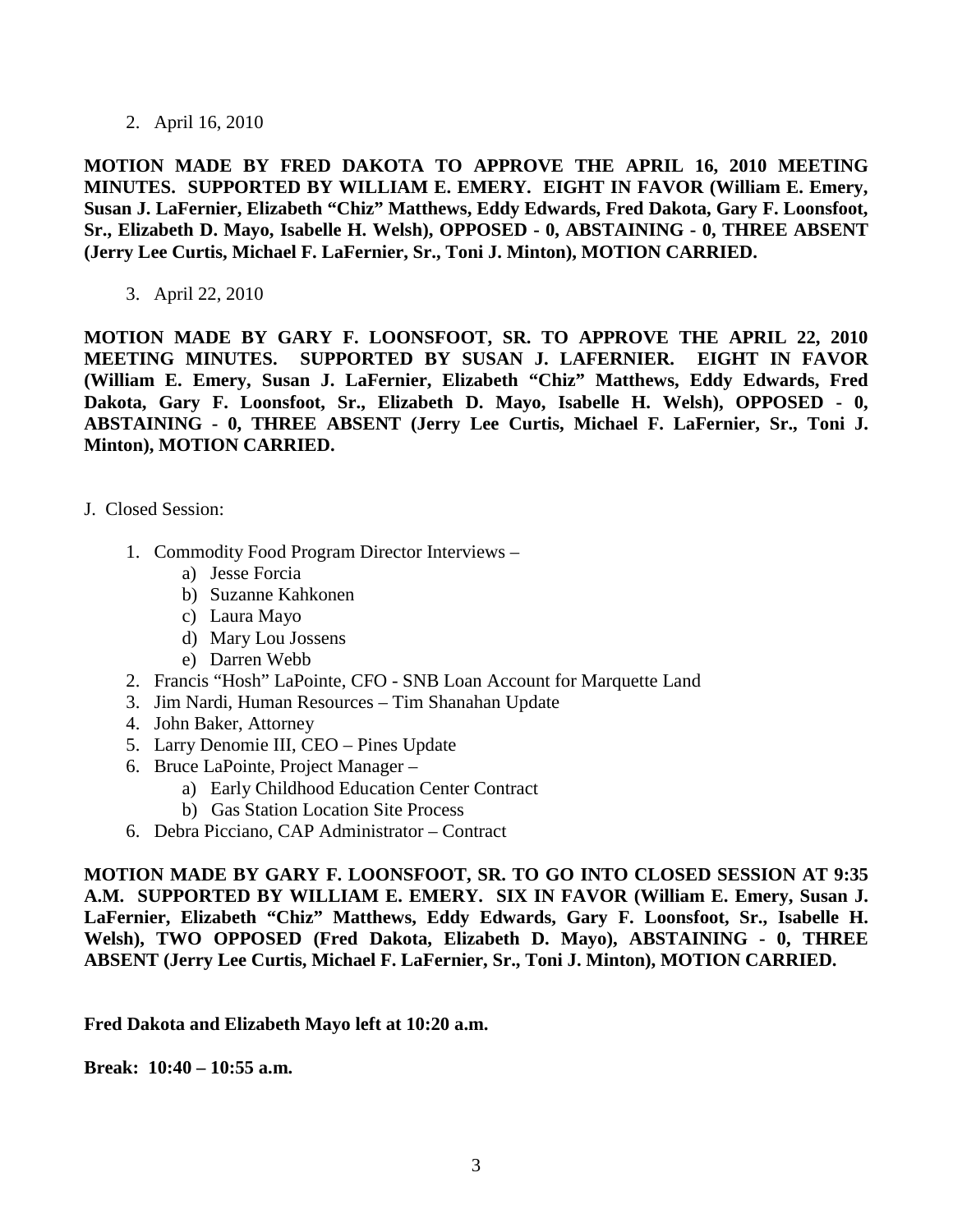**MOTION MADE BY ISABELLE H. WELSH TO GO INTO OPEN SESSION AT 11:55 A.M. SUPPORTED BY EDDY EDWARDS. SIX IN FAVOR (William E. Emery, Susan J. LaFernier, Elizabeth "Chiz" Matthews, Eddy Edwards, Gary F. Loonsfoot, Sr., Isabelle H. Welsh), OPPOSED - 0, ABSTAINING - 0, FIVE ABSENT (Jerry Lee Curtis, Fred Dakota, Michael F. LaFernier, Sr., Elizabeth D. Mayo, Toni J. Minton), MOTION CARRIED.**

Commodity Food Program Director -

**MOTION MADE BY WILLIAM E. EMERY TO OFFER THE COMMODITY FOOD DIRECTOR POSITION TO DARREN WEBB. SUPPORTED BY EDDY EDWARDS. SIX IN FAVOR (William E. Emery, Susan J. LaFernier, Elizabeth "Chiz" Matthews, Eddy Edwards, Gary F. Loonsfoot, Sr., Isabelle H. Welsh), OPPOSED - 0, ABSTAINING - 0, FIVE ABSENT (Jerry Lee Curtis, Fred Dakota, Michael F. LaFernier, Sr., Elizabeth D. Mayo, Toni J. Minton), MOTION CARRIED.**

**Lunch: 11:57 a.m. – 1:15 p.m.** 

**Fred Dakota and Elizabeth Mayo returned at 1:15 p.m.** 

**MOTION MADE BY ELIZABETH "CHIZ" MATTHEWS TO GO INTO CLOSED SESSION AT 1:16 P.M. SUPPORTED BY WILLIAM E. EMERY. FIVE IN FAVOR (William E. Emery, Susan J. LaFernier, Elizabeth "Chiz" Matthews, Eddy Edwards, Isabelle H. Welsh), TWO OPPOSED (Fred Dakota, Elizabeth D. Mayo), ABSTAINING - 0, FOUR ABSENT (Jerry Lee Curtis, Michael F. LaFernier, Sr., Gary F. Loonsfoot, Sr., Toni J. Minton), MOTION CARRIED.**

**MOTION MADE BY ELIZABETH "CHIZ" MATTHEWS TO GO INTO OPEN SESSION AT 1:24 P.M. SUPPORTED BY WILLIAM E. EMERY. SEVEN IN FAVOR (William E. Emery, Susan J. LaFernier, Elizabeth "Chiz" Matthews, Eddy Edwards, Fred Dakota, Elizabeth D. Mayo, Isabelle H. Welsh), OPPOSED - 0, ABSTAINING - 0, FOUR ABSENT (Jerry Lee Curtis, Michael F. LaFernier, Sr., Gary F. Loonsfoot, Sr., Toni J. Minton), MOTION CARRIED.** 

SNB Loan Account for Marquette Land -

**MOTION MADE BY EDDY EDWARDS TO APPROVE THE LOAN FROM SUPERIOR NATIONAL BANK FOR \$1,381,520.62, TO PLEDGE THE SNB TRUST ACCOUNT ASSETS AS COLLATERAL ON THE LOAN AND AUTHORIZE THE PRESIDENT TO SIGN THE LOAN DOCUMENTS FOR THE MARQUETTE LAND PURCHASE. SUPPORTED BY WILLIAM E. EMERY. SIX IN FAVOR (William E. Emery, Elizabeth "Chiz" Matthews, Eddy Edwards, Fred Dakota, Elizabeth D. Mayo, Isabelle H. Welsh), OPPOSED - 0, ONE ABSTAINING (Susan J. LaFernier), FOUR ABSENT (Jerry Lee Curtis, Michael F. LaFernier, Sr., Gary F. Loonsfoot, Sr., Toni J. Minton), MOTION CARRIED.**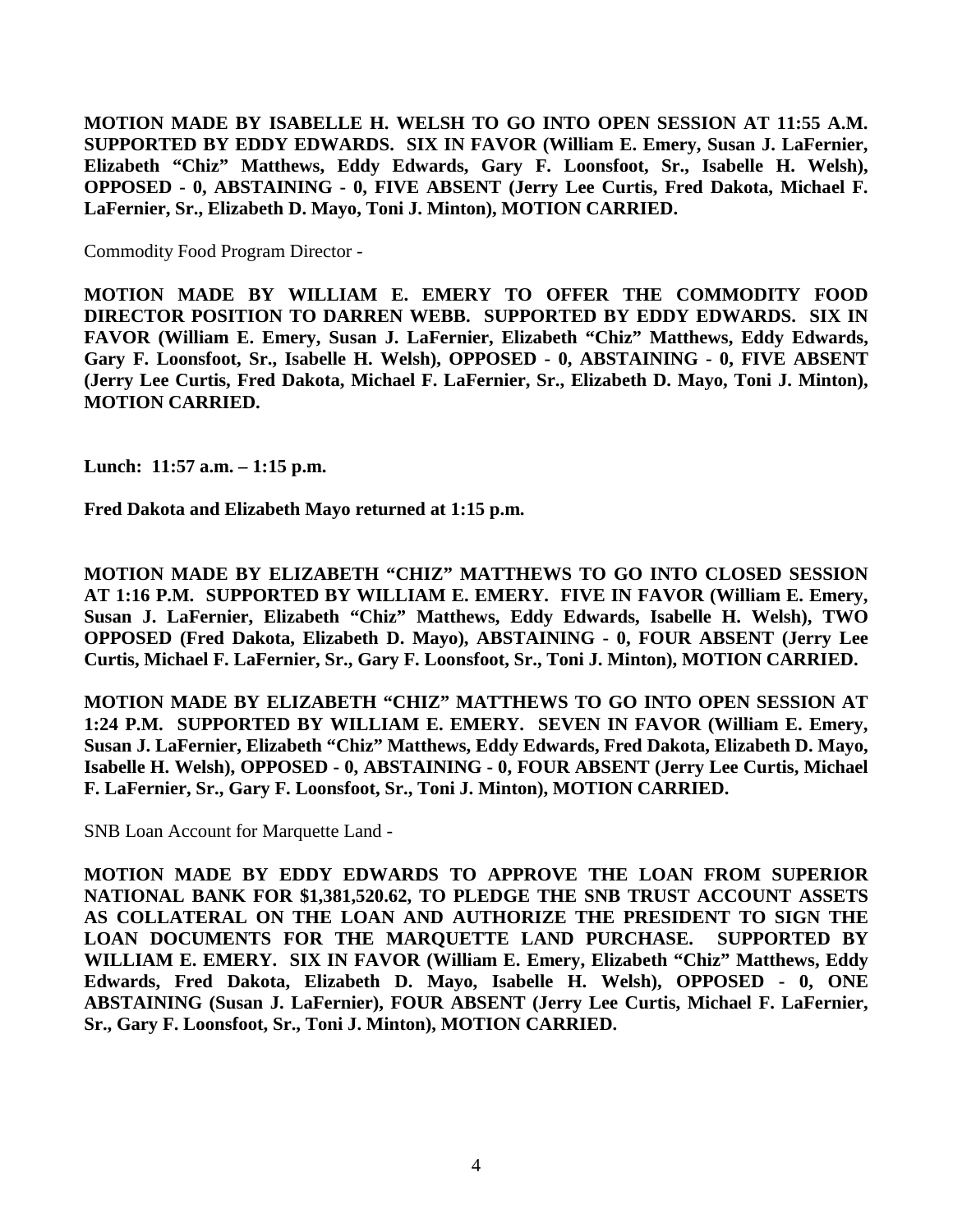**MOTION MADE BY ELIZABETH "CHIZ" MATTHEWS TO GO INTO CLOSED SESSION AT 1:26 P.M. SUPPORTED BY WILLIAM E. EMERY. FIVE IN FAVOR (William E. Emery, Susan J. LaFernier, Elizabeth "Chiz" Matthews, Eddy Edwards, Isabelle H. Welsh), TWO OPPOSED (Fred Dakota, Elizabeth D. Mayo), ABSTAINING - 0, FOUR ABSENT (Jerry Lee Curtis, Michael F. LaFernier, Sr., Gary F. Loonsfoot, Sr., Toni J. Minton), MOTION CARRIED.**

**Gary Loonsfoot, Sr. returned from lunch at 1:45 p.m.** 

**Break: 1:50 – 2:05 p.m.** 

**Break: 2:45 – 2:53 p.m.** 

**Gary Loonsfoot, Sr. left at 2:45 p.m.** 

**Jerry Lee Curtis arrived at 2:53 p.m.** 

**MOTION MADE BY ELIZABETH "CHIZ" MATTHEWS TO GO INTO OPEN SESSION AT 3:56 P.M. SUPPORTED BY EDDY EDWARDS. EIGHT IN FAVOR (William E. Emery, Susan J. LaFernier, Elizabeth "Chiz" Matthews, Eddy Edwards, Jerry Lee Curtis, Fred Dakota, Elizabeth D. Mayo, Isabelle H. Welsh), OPPOSED - 0, ABSTAINING - 0, THREE ABSENT (Michael F. LaFernier, Sr., Gary F. Loonsfoot, Sr., Toni J. Minton), MOTION CARRIED.** 

Tim Shanahan Sick Leave Hours Approved –

**MOTION MADE BY ELIZABETH D. MAYO TO CONTINUE TIM SHANAHAN'S SICK LEAVE HOURS UNTIL INFORMATION IS RECEIVED FROM OUR INSURANCE AGENT. SUPPORTED BY FRED DAKOTA. SEVEN IN FAVOR (William E. Emery, Susan J. LaFernier, Elizabeth "Chiz" Matthews, Jerry Lee Curtis, Fred Dakota, Elizabeth D. Mayo, Isabelle H. Welsh), OPPOSED - 0, ONE ABSTAINING (Eddy Edwards), THREE ABSENT (Michael F. LaFernier, Sr., Gary F. Loonsfoot, Sr., Toni J. Minton), MOTION CARRIED.** 

Early Childhood Education Center Standard Agreement –

**MOTION MADE BY ISABELLE H. WELSH TO APPROVE THE EARLY CHILDHOOD EDUCATION CENTER CONTRACT WITH THE CHANGE IN 6.5.1 TO READ \$250.00 PER DAY INSTEAD OF \$1000.00 FLAT FEE AND CHANGE 6.5.2.1 TO READ "SHALL NOT HAVE TO PAY THE OWNER \$100.00." SUPPORTED BY ELIZABETH D. MAYO. EIGHT IN FAVOR (William E. Emery, Susan J. LaFernier, Elizabeth "Chiz" Matthews, Eddy Edwards, Jerry Lee Curtis, Fred Dakota, Elizabeth D. Mayo, Isabelle H. Welsh), OPPOSED - 0, ABSTAINING - 0, THREE ABSENT (Michael F. LaFernier, Sr., Gary F. Loonsfoot, Sr., Toni J. Minton), MOTION CARRIED.**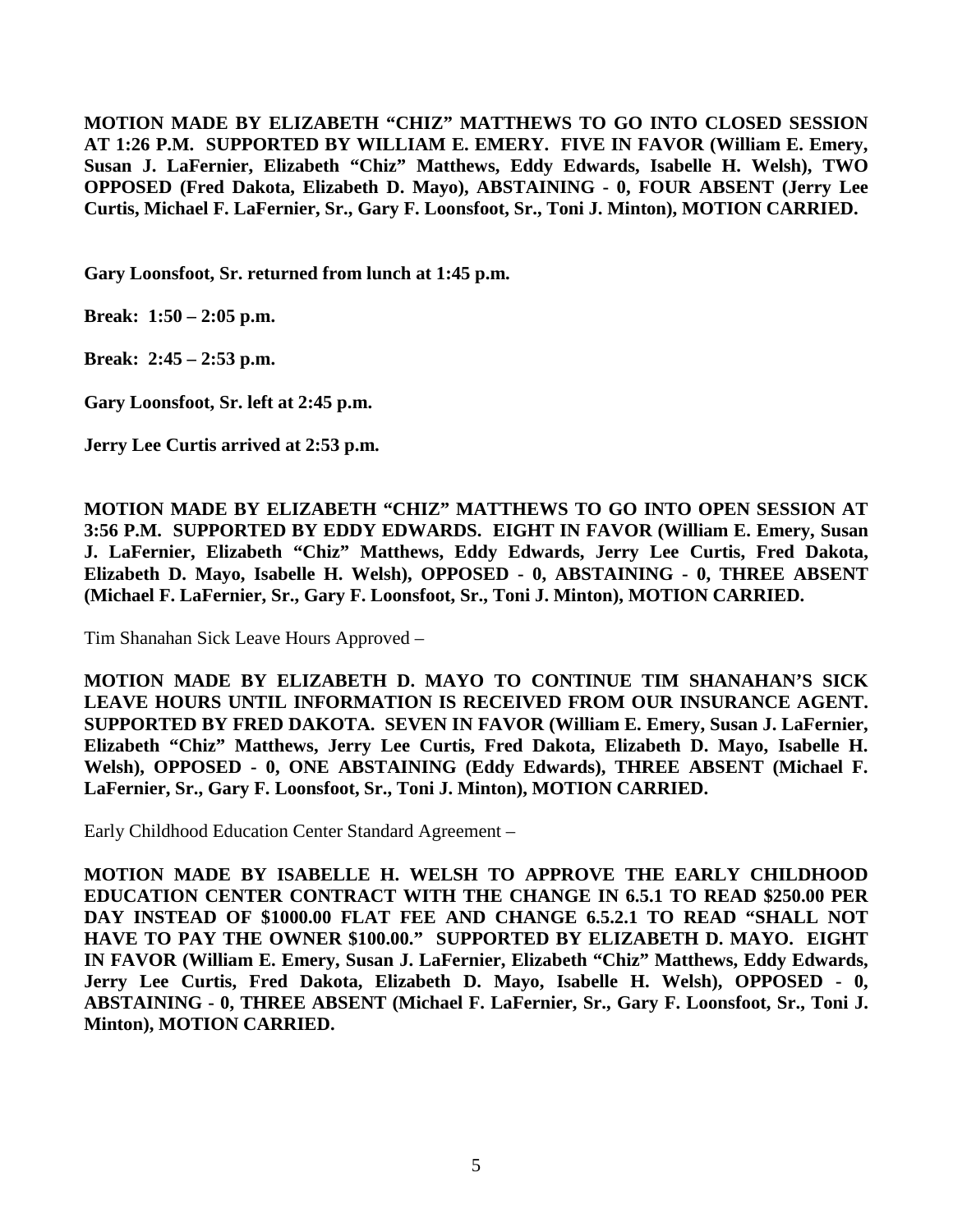Ashtin Koski Services Agreement –

**MOTION MADE BY EDDY EDWARDS TO APPROVE THE SERVICES AGREEMENT BETWEEN KBIC AND ASHTIN KOSKI TO CREATE A WEBSITE FOR THE COMMUNITY NEEDS ASSISTANCE PROGRAM FOR UP TO \$4,000.00 BY SEPTEMBER 30, 2010. SUPPORTED BY ISABELLE H. WELSH. EIGHT IN FAVOR (William E. Emery, Susan J. LaFernier, Elizabeth "Chiz" Matthews, Eddy Edwards, Jerry Lee Curtis, Fred Dakota, Elizabeth D. Mayo, Isabelle H. Welsh), OPPOSED - 0, ABSTAINING - 0, THREE ABSENT (Michael F. LaFernier, Sr., Gary F. Loonsfoot, Sr., Toni J. Minton), MOTION CARRIED.**

BSA Training – 15 Students

MOTION MADE BY ELIZABETH D. MAYO TO APPROVE THE BUILDING SCIENCE ACADEMY TRAINING FOR INSTALLATION OF AIR SEALING AND INSULATION AND CONTRACTOR INSTALLATION/TRAINING FOR 15 STUDENTS. SUPPORTED BY FRED DAKOTA.

**MOTION MADE BY EDDY EDWARDS TO ADD A FRIENDLY AMENDMENT THAT THE FIFTEEN STUDENTS BEING TRAINED ARE TRIBAL MEMBERS. SUPPORTED BY WILLIAM E. EMERY. EIGHT IN FAVOR (William E. Emery, Susan J. LaFernier, Elizabeth "Chiz" Matthews, Eddy Edwards, Jerry Lee Curtis, Fred Dakota, Elizabeth D. Mayo, Isabelle H. Welsh), OPPOSED - 0, ABSTAINING - 0, THREE ABSENT (Michael F. LaFernier, Sr., Gary F. Loonsfoot, Sr., Toni J. Minton), MOTION CARRIED.** 

[Return to original motion]

**MOTION MADE BY ELIZABETH D. MAYO TO APPROVE THE BUILDING SCIENCE ACADEMY TRAINING FOR INSTALLATION OF AIR SEALING AND INSULATION AND CONTRACTOR INSTALLATION AND TRAINING. SUPPORTED BY FRED DAKOTA. EIGHT IN FAVOR (William E. Emery, Susan J. LaFernier, Elizabeth "Chiz" Matthews, Eddy Edwards, Jerry Lee Curtis, Fred Dakota, Elizabeth D. Mayo, Isabelle H. Welsh), OPPOSED - 0, ABSTAINING - 0, THREE ABSENT (Michael F. LaFernier, Sr., Gary F. Loonsfoot, Sr., Toni J. Minton), MOTION CARRIED.**

- K. New Business:
	- 1. Lori Muhlig Parade of Nations Request for Council Participation as the Parade Marshall September 18, 2010 - The Council approved by consensus to participate.
	- 2. Susan LaFernier, Secretary Schedule Enterprise Appeal of Termination Grievance Hearings Case #005-10, #006-10, #007-10